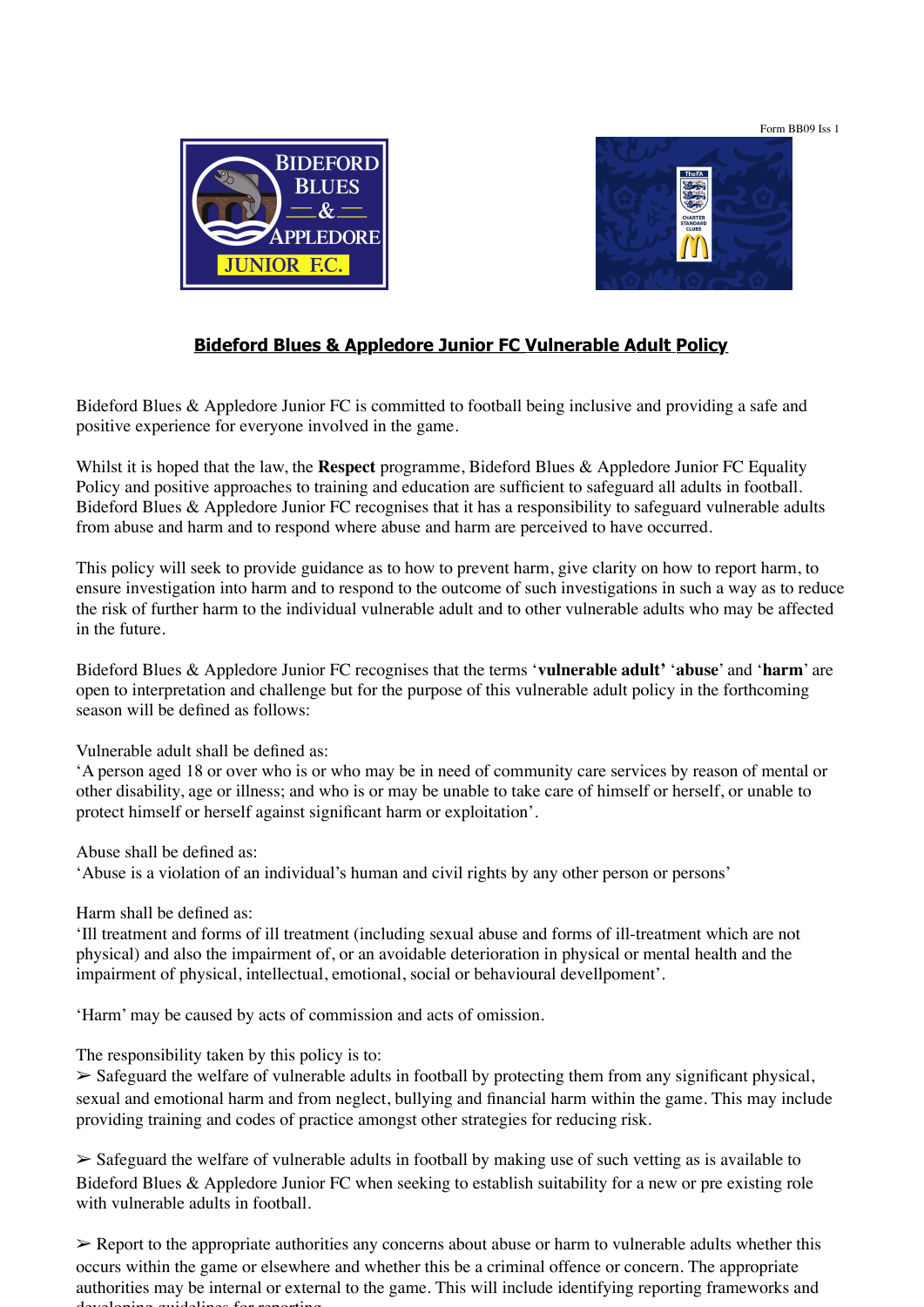$\triangleright$  Safeguard the welfare of vulnerable adults in football by making use of such vetting as is available to Bideford Blues & Appledore Junior FC when seeking to establish suitability for a new or pre existing role with vulnerable adults in football.

 $\triangleright$  Report to the appropriate authorities any concerns about abuse or harm to vulnerable adults whether this occurs within the game or elsewhere and whether this be a criminal offence or concern. The appropriate authorities may be internal or external to the game. This will include identifying reporting frameworks and developing guidelines for reporting.

 $\geq$  Ensure appropriate investigations and responses to concerns about abuse or harm within the game including football sanctions as appropriate. This will include work in partnership with the police and other statutory agencies charged with investigating and responding and with the vulnerable adult who is believed to be at risk or believed to have been harmed.

➢ Following such investigations, act to put appropriate safeguards in place to safeguard the vulnerable adult in the future, and to reduce the risk of harm to other vulnerable adults in the game.

➢ Report when appropriate to the independent Safeguarding Authority anybody in the game who is believed by Bideford Blues & Appledore Junior FC to be a risk or harm to vulnerable adults.

➢ Seek to develop internal skills and knowledge based on research, Government guidance and learning from experience.

 $\triangleright$  Review the policy when the need arises.

Bideford Blues & Appledore Junior FC will endorse and adopt The FA's Responsible Recruitment guidelines for recruiting volunteers and we will:

- Develop a role profile
- Request identification documents

• As a minimum meet and chat with the applicant(s) and where possible conduct interviews before Appointing.

- Request and follow up with two references before appointing.
- Require an FA CRB Unit Enhanced Disclosure where appropriate in line with FA guidelines.

All current Bideford Blues & Appledore Junior FC members who are regularly caring for, supervising, training or being in sole charge of children, young people and vulnerable adults are required to complete a **CRB** 

Enhanced Disclosure via The FA CRB Unit. If there are concerns regarding the appropriateness of an individual who is already involved or who has approached us to become part of Bideford Blues & Appledore Junior FC guidance will be sought from The Football Association.

It is noted and accepted that The FA will consider the relevance and significance of the information obtained via The FA CRB Unit Enhanced CRB Disclosure and that all decisions will be made in the best interests of children and young people.

It is accepted that The FA aims to prevent people with a history of relevant and significant offending from having contact with vulnerable adults and the opportunity to influence policies or practice with vulnerable adults. This is to prevent direct abuse or harm to vulnerable adults and to minimise the risk of 'grooming' within football.

Further advice on Safeguarding Vulnerable Adults can be obtained from:

● Bideford Blues & Appledore Junior FC Child Welfare Officer – Lesley Paddon Tel: 01237 423465 E-Mail: paddon2006@btinternet.com

● Devon County Football Association's Welfare Officer – Dave Keast Tel: 01626 325913